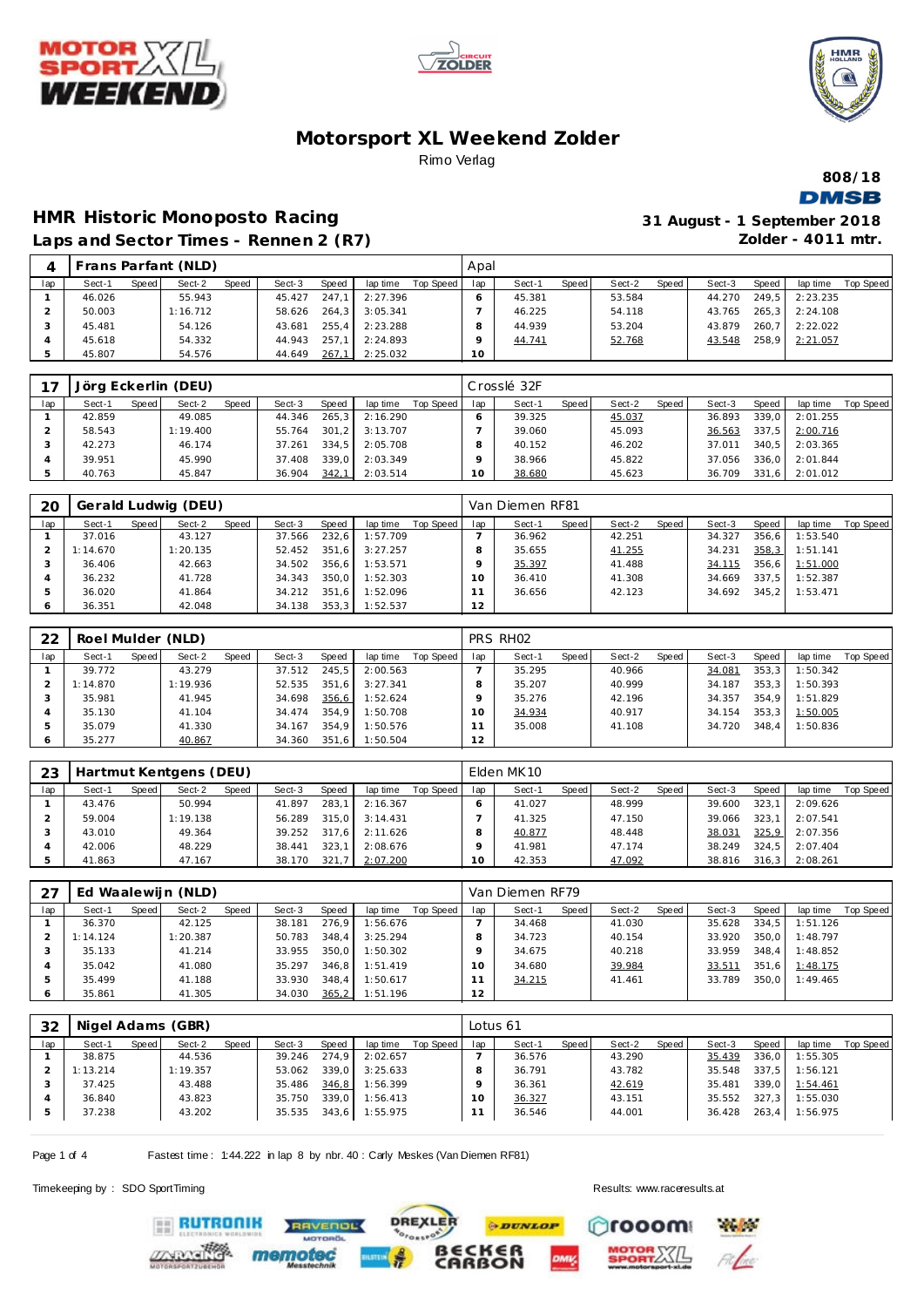





**808/18**

#### **Motorsport XL Weekend Zolder** Rimo Verlag

**HMR Historic Monoposto Racing 31 August - 1 September 2018**

**DMSB Zolder - 4011 mtr.**

 $\overline{\phantom{a}}$ 

**Laps and Sector Times - Rennen 2 (R7)** 36.899 43.115 35.816 337,5 1:55.830 **12**

|                 |          |       |        |       |          |                |                      | Merlyn MK11A |       |        |       |        |       |          |           |
|-----------------|----------|-------|--------|-------|----------|----------------|----------------------|--------------|-------|--------|-------|--------|-------|----------|-----------|
| Speed<br>Sect-1 | Sect-2   | Speed | Sect-3 | Speed | lap time | Top Speed      | lap                  | Sect-1       | Speed | Sect-2 | Speed | Sect-3 | Speed | lap time | Top Speed |
| 37.433          | 42.863   |       | 37.751 | 237,0 | 1:58.047 |                |                      | 35.259       |       | 40.973 |       | 34.731 | 353.3 | 1:50.963 |           |
| 1:14.538        | : 20.133 |       | 52.441 | 350.0 |          |                | 8                    | 35.212       |       | 41.149 |       | 34.646 | 358,3 | 1:51.007 |           |
| 36.351          | 41.161   |       | 34.895 |       | 1:52.407 |                | o                    | 35.844       |       | 41.176 |       | 34.986 | 358,3 | 1:52.006 |           |
| 35.620          | 41.269   |       | 34.820 |       | 1:51.709 |                | 10                   | 35.155       |       | 41.063 |       | 34.515 | 351.6 | 1:50.733 |           |
| 35.385          | 41.852   |       | 34.914 | 350.0 | 1:52.151 |                |                      | 35.325       |       | 40.997 |       | 34.315 | 348.4 | 1:50.637 |           |
| 35.265          | 41.123   |       | 34.238 | 358,3 |          |                | 12                   |              |       |        |       |        |       |          |           |
|                 |          |       |        |       |          | 354.9<br>351.6 | 3:27.112<br>1:50.626 |              |       |        |       |        |       |          |           |

| 37  |          |       | Cédric Baeten (BEL) |       |        |       |          |           |     | Royale RP24 |       |        |       |        |       |          |           |
|-----|----------|-------|---------------------|-------|--------|-------|----------|-----------|-----|-------------|-------|--------|-------|--------|-------|----------|-----------|
| lap | Sect-1   | Speed | Sect-2              | Speed | Sect-3 | Speed | lap time | Top Speed | lap | Sect-1      | Speed | Sect-2 | Speed | Sect-3 | Speed | lap time | Top Speed |
|     | 37.646   |       | 42.105              |       | 38.579 | 261.6 | 1:58.330 |           |     | 34.502      |       | 40.731 |       | 33.795 | 348.4 | 1:49.028 |           |
|     | 1:14.006 |       | 1:20.227            |       | 50.263 | 351,6 | 3:24.496 |           |     | 34.443      |       | 40.370 |       | 33.885 | 346.8 | 1:48.698 |           |
|     | 35.050   |       | 41.717              |       | 33.889 | 351,6 | 1:50.656 |           |     | 34.880      |       | 40.371 |       | 33.794 | 350.0 | 1:49.045 |           |
|     | 34.964   |       | 40.733              |       | 34.536 | 346.8 | 1:50.233 |           |     | 34.411      |       | 39.940 |       | 34.828 | 345.2 | 1:49.179 |           |
| 5   | 35.159   |       | 40.906              |       | 34.604 | 351,6 | 1:50.669 |           |     | 34.612      |       | 40.390 |       | 34.132 | 346.8 | 1:49.134 |           |
|     | 35.569   |       | 41.207              |       | 34.103 | 348.4 | 1:50.879 |           | 2   |             |       |        |       |        |       |          |           |

| 40  |          |       | Carly Meskes (NLD) |       |        |       |                |           |          | Van Diemen RF81 |       |        |       |        |       |          |           |
|-----|----------|-------|--------------------|-------|--------|-------|----------------|-----------|----------|-----------------|-------|--------|-------|--------|-------|----------|-----------|
| lap | Sect-1   | Speed | Sect-2             | Speed | Sect-3 | Speed | lap time       | Top Speed | lap      | Sect-1          | Speed | Sect-2 | Speed | Sect-3 | Speed | lap time | Top Speed |
|     | 34.868   |       | 39.177             |       | 38.524 | 161.2 | 1:52.569       |           |          | 33.311          |       | 39.536 |       | 32.200 | 381,8 | 1:45.047 |           |
|     | 1:13.294 |       | 1:21.229           |       | 51.895 | 368.8 | 3:26.418       |           |          | 33.277          |       | 38.643 |       | 32.302 | 376.1 | 1:44.222 |           |
|     | 34.037   |       | 39.183             |       | 32.396 | 376.1 | 1:45.616       |           |          | 33.587          |       | 39.415 |       | 32.688 | 378.0 | 1:45.690 |           |
|     | 33.550   |       | 38.924             |       | 32.763 | 374.3 | 1:45.237       |           | $\Omega$ | 33.711          |       | 39.099 |       | 32.767 | 376.1 | 1:45.577 |           |
|     | 33.936   |       | 39.145             |       | 32.431 | 363.5 | 1:45.512       |           |          | 33.597          |       | 39.226 |       | 34.330 | 313.7 | 1:47.153 |           |
|     | 33.927   |       | 39.266             |       | 32.361 |       | 379.9 1:45.554 |           | 12       |                 |       |        |       |        |       |          |           |

| 41      | Alan Gape (GBR) |       |          |       |        |       |          |           |     | Royale RP27 |       |        |       |        |       |          |           |
|---------|-----------------|-------|----------|-------|--------|-------|----------|-----------|-----|-------------|-------|--------|-------|--------|-------|----------|-----------|
| lap     | Sect-1          | Speed | Sect-2   | Speed | Sect-3 | Speed | lap time | Top Speed | lap | Sect-1      | Speed | Sect-2 | Speed | Sect-3 | Speed | lap time | Top Speed |
|         | 37.114          |       | 41.930   |       | 38.195 | 300,0 | 1:57.239 |           |     | 34.618      |       | 40.924 |       | 34.133 | 353,3 | 1:49.675 |           |
|         | 1:13.897        |       | 1:20.455 |       | 50.585 | 342.1 | 3:24.937 |           |     | 34.106      |       | 40.654 |       | 34.293 | 343.6 | 1:49.053 |           |
|         | 35.209          |       | 41.669   |       | 34.021 | 350,0 | 1:50.899 |           |     | 34.747      |       | 40.442 |       | 33.539 | 354.9 | 1:48.728 |           |
| 4       | 34.711          |       | 40.715   |       | 34.449 | 346.8 | 1:49.875 |           | 10  | 34.113      |       | 40.274 |       | 33.757 | 358.3 | 1:48.144 |           |
| 5       | 35.134          |       | 40.975   |       | 34.125 | 353.3 | 1:50.234 |           |     | 34.527      |       | 41.020 |       | 33.656 | 356.6 | 1:49.203 |           |
| $\circ$ | 34.778          |       | 41.859   |       | 33.630 | 354,9 | 1:50.267 |           | 12  |             |       |        |       |        |       |          |           |

| 43  | Jan Langdon (GBR) |       |        |       |        |       |          |           |     | Reynard SF78 |       |        |         |        |       |          |           |
|-----|-------------------|-------|--------|-------|--------|-------|----------|-----------|-----|--------------|-------|--------|---------|--------|-------|----------|-----------|
| lap | Sect-             | Speed | Sect-2 | Speed | Sect-3 | Speed | lap time | Top Speed | lap | Sect-1       | Speed | Sect-2 | Speed I | Sect-3 | Speed | lap time | Top Speed |

| 48      |          |       | Hans Meskes (NLD) |       |        |       |          |           |     | Van Diemen RF78 |       |        |       |        |       |          |           |
|---------|----------|-------|-------------------|-------|--------|-------|----------|-----------|-----|-----------------|-------|--------|-------|--------|-------|----------|-----------|
| lap     | Sect-1   | Speed | Sect-2            | Speed | Sect-3 | Speed | lap time | Top Speed | lap | Sect-1          | Speed | Sect-2 | Speed | Sect-3 | Speed | lap time | Top Speed |
|         | 35.791   |       | 41.431            |       | 36.485 | 178,7 | 1:53.707 |           |     | 33.698          |       | 39.424 |       | 33.313 | 354.9 | 1:46.435 |           |
|         | 1:13.837 |       | 1:21.273          |       | 50.867 | 360.0 | 3:25.977 |           |     | 33.703          |       | 40.314 |       | 33.081 | 370,6 | 1:47.098 |           |
|         | 34.877   |       | 40.106            |       | 33.139 | 360.0 | 1:48.122 |           |     | 34.544          |       | 40.110 |       | 32.778 | 361.7 | 1:47.432 |           |
| 4       | 34.247   |       | 39.944            |       | 33.145 | 358.3 | 1:47.336 |           | 10  | 34.123          |       | 39.858 |       | 32.920 | 360.0 | 1:46.901 |           |
| 5       | 33.788   |       | 39.957            |       | 33.156 | 363.5 | 1:46.901 |           |     | 33.755          |       | 39.801 |       | 32.892 | 356.6 | 1:46.448 |           |
| $\circ$ | 33.945   |       | 39.710            |       | 33.128 | 361.7 | 1:46.783 |           | 12  |                 |       |        |       |        |       |          |           |

| 50  |          |       | Stephen Collyer (GBR) |       |        |       |          |           |     | Crosslé 33F |       |        |       |        |       |          |           |
|-----|----------|-------|-----------------------|-------|--------|-------|----------|-----------|-----|-------------|-------|--------|-------|--------|-------|----------|-----------|
| lap | Sect-1   | Speed | Sect-2                | Speed | Sect-3 | Speed | lap time | Top Speed | lap | Sect-1      | Speed | Sect-2 | Speed | Sect-3 | Speed | lap time | Top Speed |
|     | 36.382   |       | 41.128                |       | 36.805 | 209.4 | 1:54.315 |           |     | 34.396      |       | 39.237 |       | 33.572 | 358.3 | 1:47.205 |           |
|     | 1:13.761 |       | 1:21.356              |       | 51.072 | 354.9 | 3:26.189 |           |     | 35.055      |       | 39.892 |       | 33.426 | 360.0 | 1:48.373 |           |
|     | 35.047   |       | 39.671                |       | 33.128 | 361.7 | 1:47.846 |           |     | 34.397      |       | 39.499 |       | 33.519 | 360.0 | 1:47.415 |           |
|     | 34.401   |       | 40.057                |       | 33.171 | 365,2 | 1:47.629 |           | 1 O | 34.168      |       | 40.090 |       | 34.007 | 356.6 | 1:48.265 |           |
| 5   | 34.294   |       | 39.237                |       | 33.739 | 365,2 | 1:47.270 |           |     | 35.239      |       | 39.976 |       | 33.818 | 358.3 | 1:49.033 |           |

**PDUNLOP** 

*BECKER*<br>CARBON

**DREXLER** 

Page 2 of 4 Fastest time : 1:44.222 in lap 8 by nbr. 40 : Carly Meskes (Van Diemen RF81)

memot

**RAVENOL** 

**ERUTRONIK** 

Timekeeping by : SDO SportTiming Results:<www.raceresults.at>

Crooom

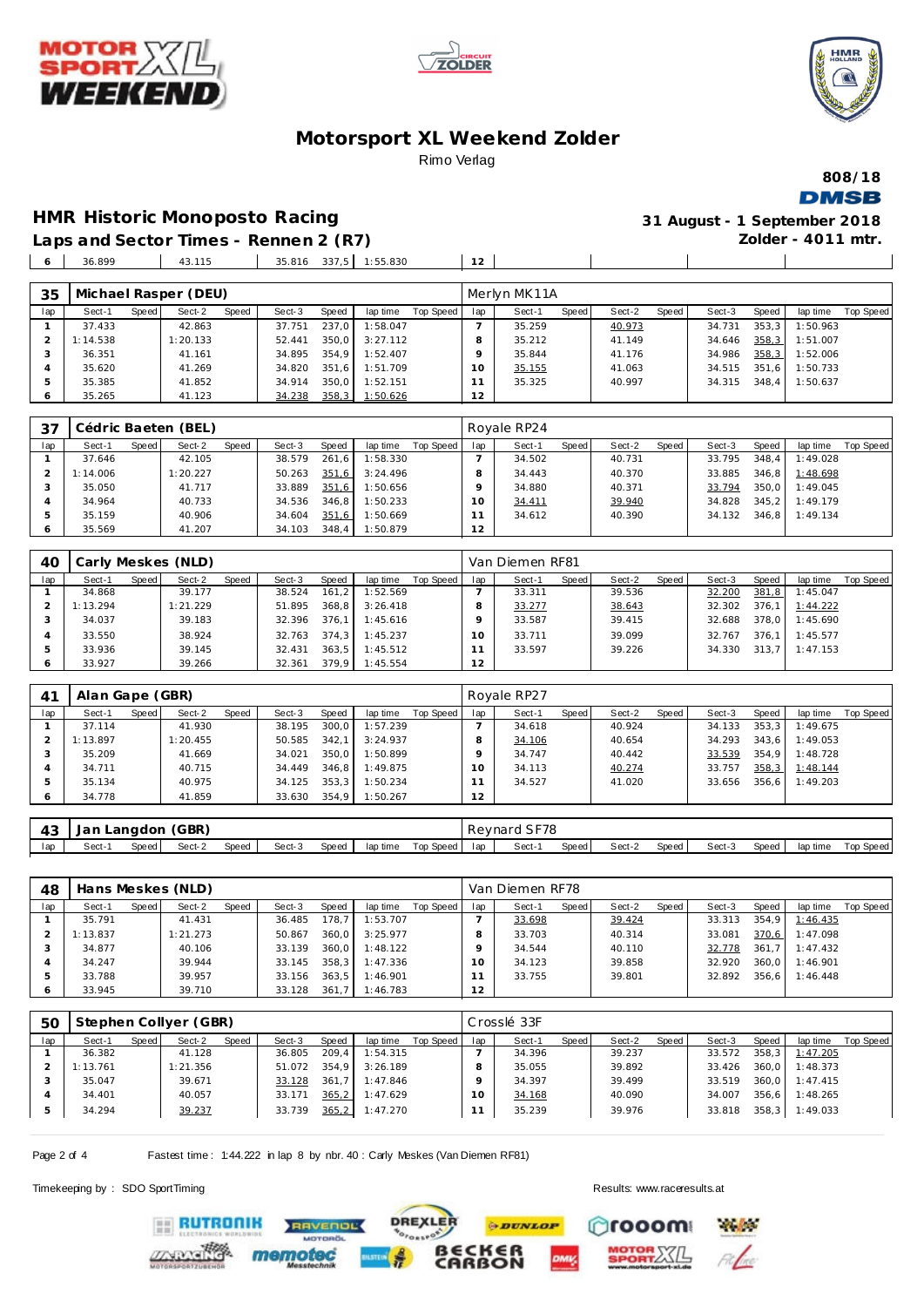





#### **Motorsport XL Weekend Zolder** Rimo Verlag

**808/18 DMSB** 

#### **HMR Historic Monoposto Racing 31 August - 1 September 2018**

**Zolder - 4011 mtr.**

 $\overline{\phantom{a}}$ 

**Laps and Sector Times - Rennen 2 (R7)** 34.308 39.778 33.372 360,0 1:47.458 **12**

| 51      | Tony Walsh (GBR) |       |          |       |        |       |          |           |     | Reynard SF78 |       |        |       |        |        |          |           |
|---------|------------------|-------|----------|-------|--------|-------|----------|-----------|-----|--------------|-------|--------|-------|--------|--------|----------|-----------|
| lap     | Sect-1           | Speed | Sect-2   | Speed | Sect-3 | Speed | lap time | Top Speed | lap | Sect-1       | Speed | Sect-2 | Speed | Sect-3 | Speed  | lap time | Top Speed |
|         | 35.027           |       | 39.641   |       | 38.742 | 169,1 | 1:53.410 |           |     | 33.158       |       | 39.174 |       | 32.664 | 365, 2 | 1:44.996 |           |
|         | 1:12.977         |       | : 21.380 |       | 51.677 | 360.0 | 3:26.034 |           |     | 33.108       |       | 38.781 |       | 32.712 | 361.7  | 1:44.601 |           |
|         | 33.984           |       | 39.530   |       | 33.095 | 363.5 | 1:46.609 |           |     | 35.056       |       | 39.239 |       | 32.930 | 361.7  | 1:47.225 |           |
|         | 33.474           |       | 39.351   |       | 33.051 | 363.5 | 1:45.876 |           | 10  | 33.544       |       | 40.570 |       | 33.295 | 363.5  | 1:47.409 |           |
|         | 33.406           |       | 39.347   |       | 33.035 | 367.0 | 1:45.788 |           |     | 33.454       |       | 39.506 |       | 32.867 | 370.6  | 1:45.827 |           |
| $\circ$ | 34.524           |       | 39.540   |       | 32.870 | 365.2 | 1:46.934 |           | 12  |              |       |        |       |        |        |          |           |

| 53  |          |       | Erle Minhinnick (GBR) |       |        |       |          |           |     | Lola T580 |       |        |       |        |       |          |           |
|-----|----------|-------|-----------------------|-------|--------|-------|----------|-----------|-----|-----------|-------|--------|-------|--------|-------|----------|-----------|
| lap | Sect-1   | Speed | Sect-2                | Speed | Sect-3 | Speed | lap time | Top Speed | lap | Sect-1    | Speed | Sect-2 | Speed | Sect-3 | Speed | lap time | Top Speed |
|     | 38.775   |       | 44.732                |       | 40.867 | 268.1 | 2:04.374 |           |     | 37.566    |       | 42.894 |       | 35.253 | 361.7 | 1:55.713 |           |
|     | 1:11.240 |       | 1:19.847              |       | 53.533 | 353.3 | 3:24.620 |           |     | 37.647    |       | 42.375 |       | 35.046 | 363.5 | 1:55.068 |           |
|     | 38.902   |       | 43.800                |       | 35.843 | 363,5 | 1:58.545 |           |     | 37.006    |       | 42.196 |       | 35.003 | 363,5 | 1:54.205 |           |
|     | 37.783   |       | 43.243                |       | 36.174 | 363,5 | 1:57.200 |           |     | 36.854    |       | 42.493 |       | 35.522 | 361.7 | 1:54.869 |           |
|     | 38.448   |       | 43.540                |       | 35.812 | 361.7 | 1:57.800 |           |     | 37.699    |       | 42.248 |       | 35.155 | 360.0 | 1:55.102 |           |
|     | 37.801   |       | 42.844                |       | 35.363 | 363,5 | 1:56.008 |           | 2   |           |       |        |       |        |       |          |           |

| 55         |          |       | Antony Raine (GBR) |       |        |        |          |           |     | Merlynk MK28 |       |        |       |        |       |          |           |
|------------|----------|-------|--------------------|-------|--------|--------|----------|-----------|-----|--------------|-------|--------|-------|--------|-------|----------|-----------|
| lap        | Sect-1   | Speed | Sect-2             | Speed | Sect-3 | Speed  | lap time | Top Speed | lap | Sect-1       | Speed | Sect-2 | Speed | Sect-3 | Speed | lap time | Top Speed |
|            | 35.973   |       | 43.153             |       | 36.664 | 240.0  | 1:55.790 |           |     | 33.797       |       | 39.474 |       | 33.369 | 358.3 | 1:46.640 |           |
|            | 1:14.397 |       | 1:20.687           |       | 50.945 | 360.0  | 3:26.029 |           |     | 33.564       |       | 39.547 |       | 33.365 | 358.3 | 1:46.476 |           |
|            | 34.669   |       | 39.418             |       | 32.902 | 365, 2 | 1:46.989 |           |     | 34.103       |       | 40.136 |       | 32.825 | 358.3 | 1:47.064 |           |
|            | 34.224   |       | 39.569             |       | 33.059 | 358.3  | 1:46.852 |           |     | 33.648       |       | 39.467 |       | 33.246 | 360.0 | 1:46.361 |           |
|            | 33.743   |       | 39.783             |       | 33.420 | 358.3  | 1:46.946 |           |     | 33.733       |       | 39.449 |       | 33.569 | 353.3 | 1:46.751 |           |
| $\epsilon$ | 33.816   |       | 39.845             |       | 32.882 | 361.7  | 1:46.543 |           | 2   |              |       |        |       |        |       |          |           |

| 58  |          |       | Greg Robertson (GBR) |       |        |       |          |           |     | Reynard SF79 |       |        |       |        |        |          |           |
|-----|----------|-------|----------------------|-------|--------|-------|----------|-----------|-----|--------------|-------|--------|-------|--------|--------|----------|-----------|
| lap | Sect-1   | Speed | Sect-2               | Speed | Sect-3 | Speed | lap time | Top Speed | lap | Sect-1       | Speed | Sect-2 | Speed | Sect-3 | Speed  | lap time | Top Speed |
|     | 35.335   |       | 39.965               |       | 38.528 | 179,6 | 1:53.828 |           |     | 33.311       |       | 39.042 |       | 32.450 | 376.1  | 1:44.803 |           |
|     | 1:13.225 |       | 1:21.439             |       | 51.187 | 370.6 | 3:25.851 |           |     | 33.319       |       | 38.561 |       | 34.232 | 365, 2 | 1:46.112 |           |
|     | 34.225   |       | 39.808               |       | 33.012 | 372.4 | 1:47.045 |           |     | 35.481       |       | 39.362 |       | 32.771 | 378.0  | 1:47.614 |           |
|     | 33.674   |       | 39.350               |       | 32.763 | 372.4 | 1:45.787 |           |     | 33.514       |       | 39.730 |       | 33.306 | 376.1  | 1:46.550 |           |
|     | 33.217   |       | 39.273               |       | 32.584 | 381,8 | 1:45.074 |           |     | 33.740       |       | 39.224 |       | 33.054 | 376.1  | 1:46.018 |           |
| O   | 34.127   |       | 38.841               |       | 32.440 | 376.1 | 1:45.408 |           | 12  |              |       |        |       |        |        |          |           |

| 63  |          |       | Jonathan Lucas (GBR) |       |        |       |          |           |     | Reynard SF79 |       |        |       |        |       |          |           |
|-----|----------|-------|----------------------|-------|--------|-------|----------|-----------|-----|--------------|-------|--------|-------|--------|-------|----------|-----------|
| lap | Sect-1   | Speed | Sect-2               | Speed | Sect-3 | Speed | lap time | Top Speed | lap | Sect-1       | Speed | Sect-2 | Speed | Sect-3 | Speed | lap time | Top Speed |
|     | 38.868   |       | 42.504               |       | 38.752 | 243.9 | 2:00.124 |           |     | 34.210       |       | 40.125 |       | 32.968 | 368.8 | 1:47.303 |           |
|     | 1:14.131 |       | : 20.044             |       | 52.504 | 363.5 | 3:26.679 |           |     | 33.743       |       | 39.976 |       | 33.502 | 372,4 | 1:47.221 |           |
|     | 34.825   |       | 40.946               |       | 33.677 | 372.4 | 1:49.448 |           |     | 33.327       |       | 39.886 |       | 33.090 | 370.6 | 1:46.303 |           |
|     | 33.830   |       | 41.707               |       | 33.437 | 354.9 | 1:48.974 |           |     | 33.245       |       | 41.262 |       | 34.396 | 367.0 | 1:48.903 |           |
|     | 34.869   |       | 41.515               |       | 33.496 | 372,4 | 1:49.880 |           |     | 33.584       |       | 39.556 |       | 33.052 | 367.0 | 1:46.192 |           |
| Ô   | 34.031   |       | 42.073               |       | 33.790 | 365.2 | 1:49.894 |           | 12  |              |       |        |       |        |       |          |           |

| 68  | Chris Whittingham (GBR) |       |        |       |        |         |          |             | Rovale RP30 |        |       |        |       |        |       |          |           |
|-----|-------------------------|-------|--------|-------|--------|---------|----------|-------------|-------------|--------|-------|--------|-------|--------|-------|----------|-----------|
| lap | Sect-1                  | Speed | Sect-2 | Speed | Sect-3 | Speed ' | lap time | Top Speed ' | lan         | Sect-1 | Speed | Sect-2 | Speed | Sect-3 | Speed | lap time | Top Speed |

| 69  |          |       | Paul Hubbard (GBR) |       |        |                 |          |           |     | Van Diemen RF78 |       |        |       |        |       |          |           |
|-----|----------|-------|--------------------|-------|--------|-----------------|----------|-----------|-----|-----------------|-------|--------|-------|--------|-------|----------|-----------|
| lap | Sect-1   | Speed | Sect-2             | Speed | Sect-3 | <b>Speed</b>    | lap time | Top Speed | lap | Sect-1          | Speed | Sect-2 | Speed | Sect-3 | Speed | lap time | Top Speed |
|     | 36.466   |       | 41.049             |       |        | $36.366$ 4447.1 | 1:53.881 |           |     | 35.618          |       | 40.119 |       | 33.216 | 360,0 | 1:48.953 |           |
|     | 1:14.417 |       | 1:21.196           |       | 51.321 | 358.3           | 3:26.934 |           |     |                 |       |        |       |        |       |          |           |

**PDUNLOP** 

*BECKER*<br>CARBON

**DREXLER** 

Page 3 of 4 Fastest time : 1:44.222 in lap 8 by nbr. 40 : Carly Meskes (Van Diemen RF81)

**RAVENOL** 

Timekeeping by : SDO SportTiming Results:<www.raceresults.at>

**Playfords** 

rooom